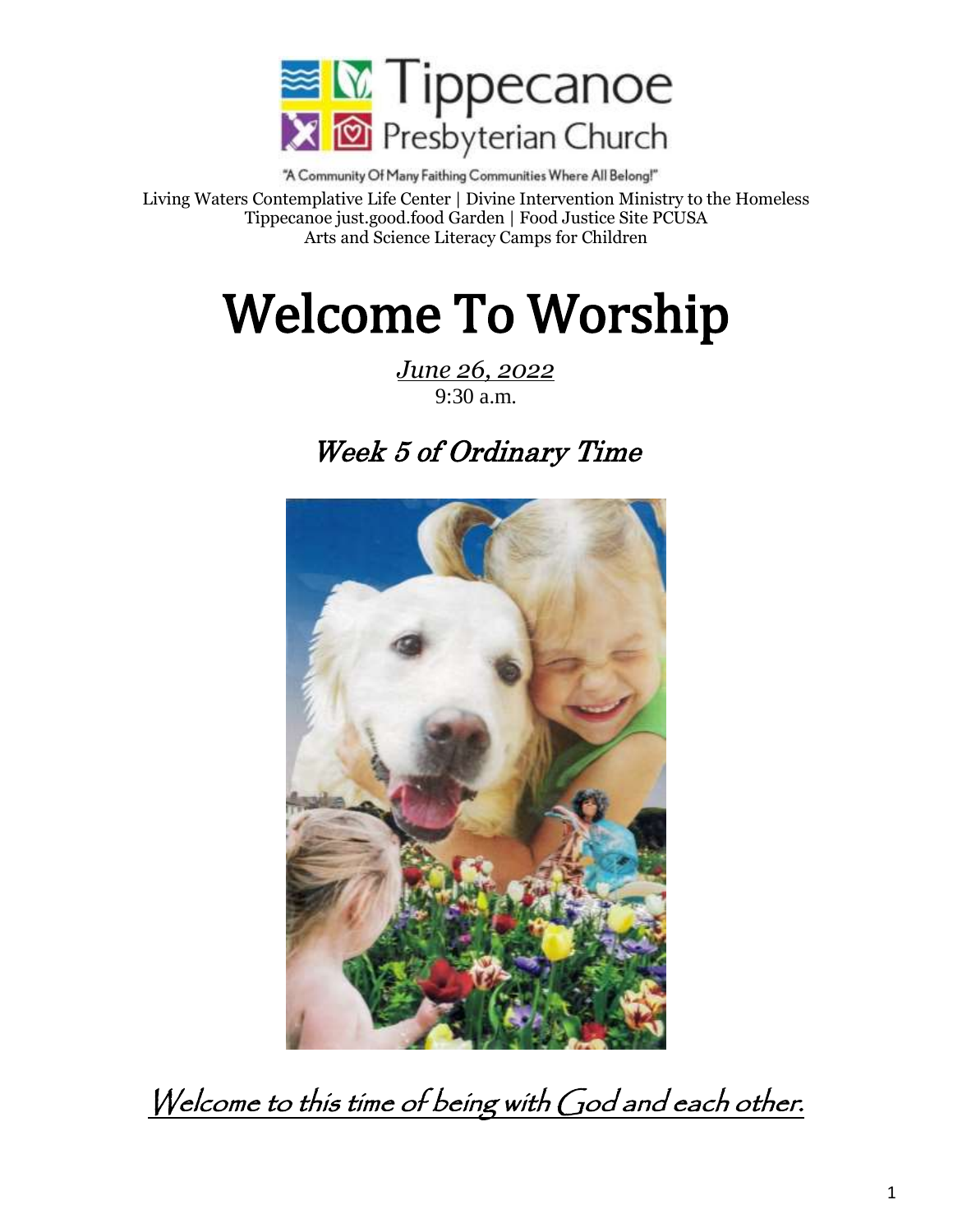#### **TODAY'S WORSHIP** *Fifth Sunday of Ordinary Time*

Preparing to Worship…



**Prelude: Betsy Gonwa**

#### **Welcome and Community News**

#### **Readying Ourselves for Worship**

#### *Surely God is in this place, Holy Ground! Surely God is in this place, Holy Ground!*

#### **A Poem to Center Ourselves in this Moment-**

**"Noting Truth"** by Zo Trembley

It was once so – perhaps still is – That when an indigenous man went wooing He first made a flute.

Chose a fine, straight length of wood (ash or maple branch) Bored channel through core; Drilled finger holes for changing notes dictated by hand's span - not predetermined tones. When he had done, he played a tune.

Music of his heart's devising; created especially for her. He hid among shadows, tall reeds. When she came to water's edge, he played from his soul song never heard before.

Each time she came, she heard his music infused with love; Knew it was for her. Melody pierced her heart; drew in flute song, flute maker.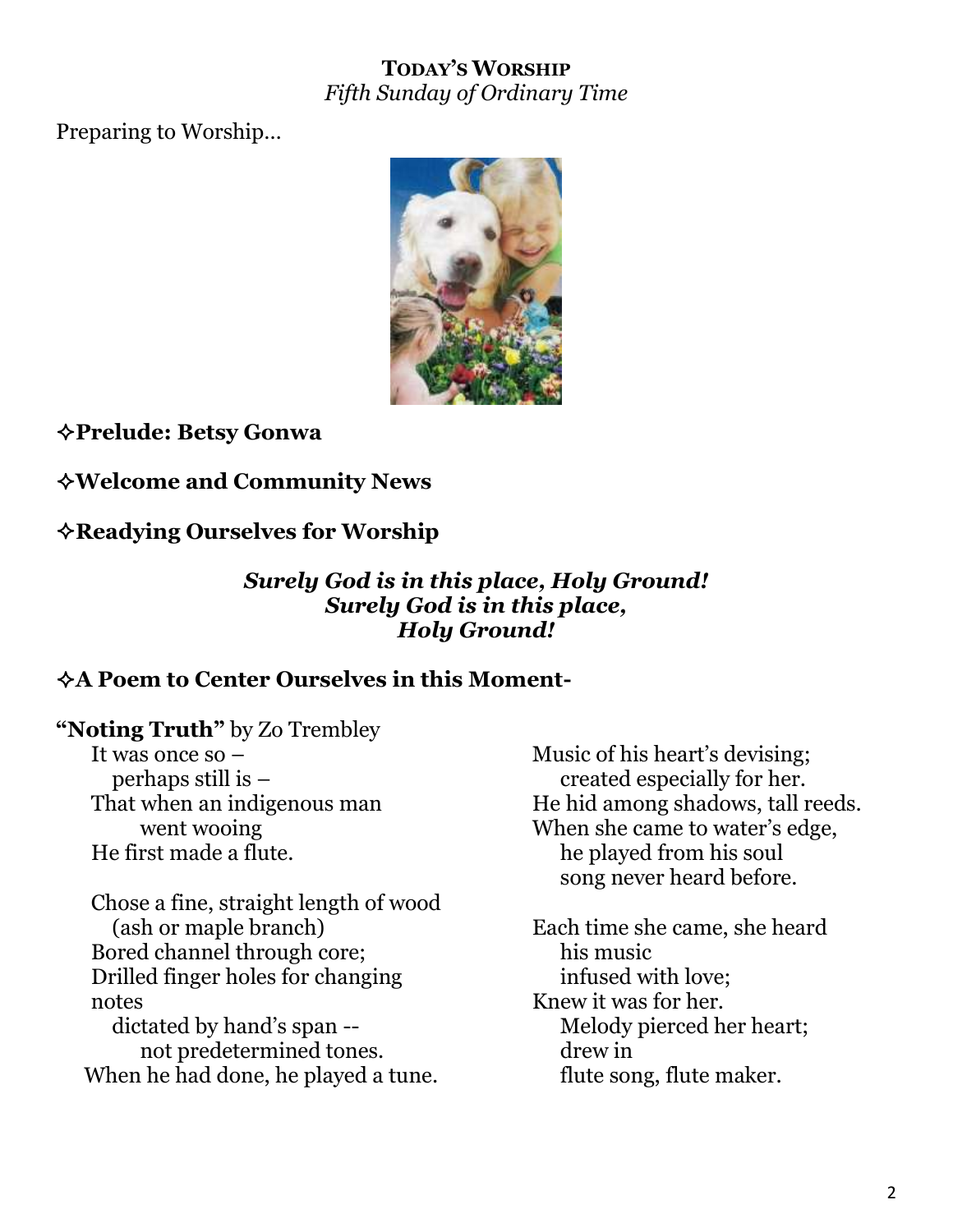What if . . .

You are love-crafted flute, your maker having taken your measure, endows you with song.

Music will be good enough when your breath fills its phrases with love – only measurement worth marking.

#### **Becoming Present to God and Each Other…Our Check-in:**

How Are You as You Arrive…how is it with your spirit?

**~ The Joy of Passing the Peace ~**



### **And the Children Will Lead the Way: Kids' Time**

**Gathering as God's People:** Responsive Reading *from* Galatians 5:1, 13-25 One: Freedom is what we have –

**All: Christ has set us free!**

One: Stand then, as free people. Do not allow yourselves to become slaves.

#### **All: Let love make us serve one another.**

One: The whole law is summed up in one commandment:

#### **All: "Love your neighbor as you love yourself"**

One: The Spirit produces . . . Love, joy, peace,

- **All: Love, joy, peace,**
- One: Patience, kindness, goodness,
- **All: Patience, kindness, goodness,**
- One: Faithfulness, humility, and self-control.
- **All: Faithfulness, humility, and self-control.**
- One: The Spirit has given us life;
- **All: The Spirit must also control our lives.**

**Gathering Hymn** "I've Got Peace like a River," No. 623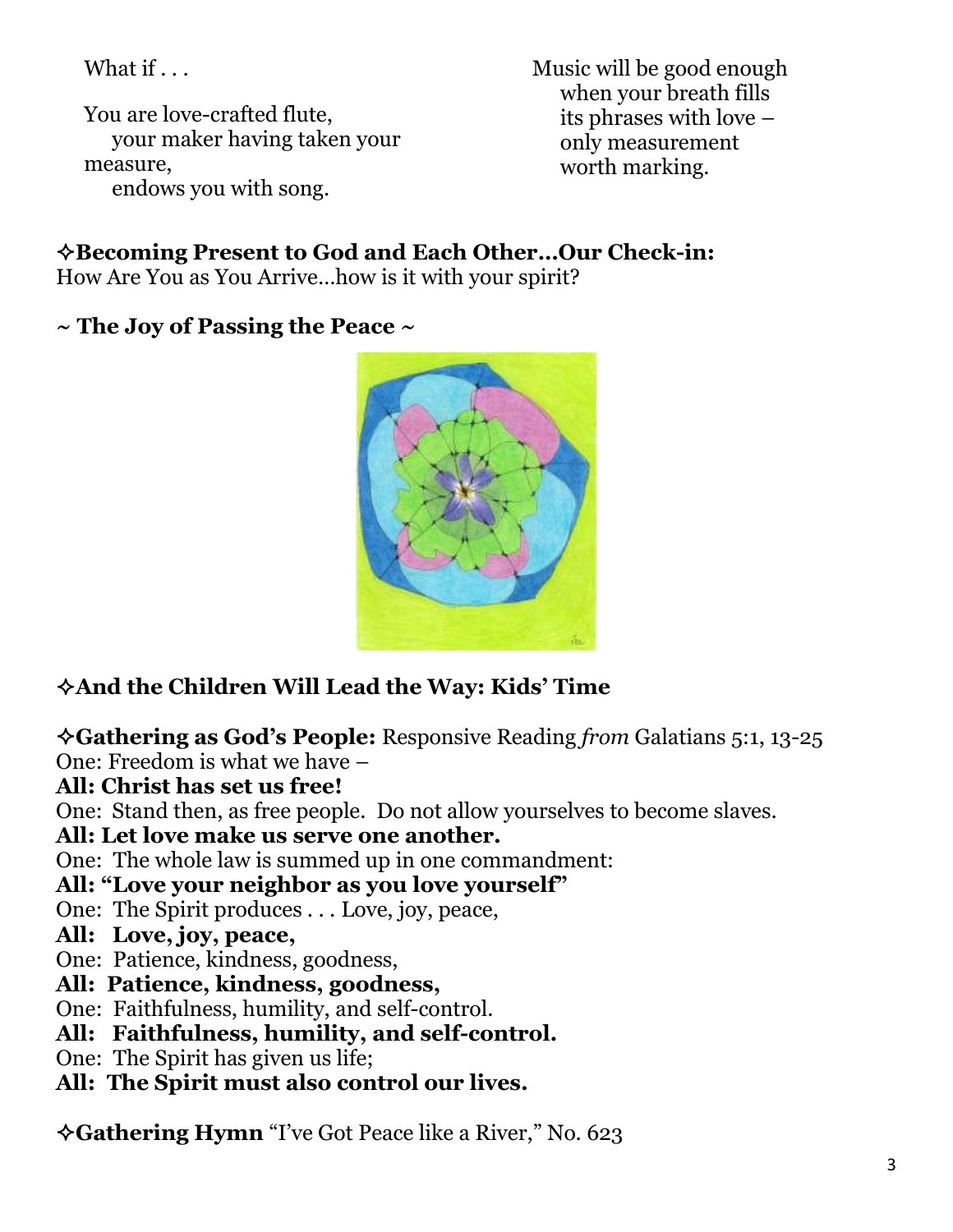#### **Opening Ourselves to God's Grace. . . and Claiming God's Gifts**

Gracious God, we thank for the Spirit's presence in our midst and in our lives. We particularly thank you for our gifts of . . .

*(Let each person name their particular gift.)* We pray that during this worship time we might discover new ways to minister through our gifts of . . .

*(Let each person name their particular gift.)* So that our congregation might be enlivened by your gifts of. . .

*(Let each person name their particular gift.)*

And the world transformed by your gifts of ...

*(Let each person name their particular gift.)*

#### **Amen.**

#### **Sharing our Innermost Lives with God**

Let us enter into a few minutes of quiet. The Spirit's presence within us and among us ministers to all of us in sighs too deep for words. Let us listen for the Spirit's message for us today.



#### **Questions for Reflection**

Who has been a spiritual mentor for you? How does your mentor's power live on in you and show up in your life?

#### **Bible Wisdom Teaching**

from the Hebrew Scriptures – 2 Kings 2:1-2; 6-14

**Hymn:** "Swing Low, Sweet Chariot," No. 825

#### **Questions for Reflection**

What is your favorite excuse? How do reasons and excuses differ?

#### **Bible Wisdom Teaching**

from the Gospel according to Luke 9:51-65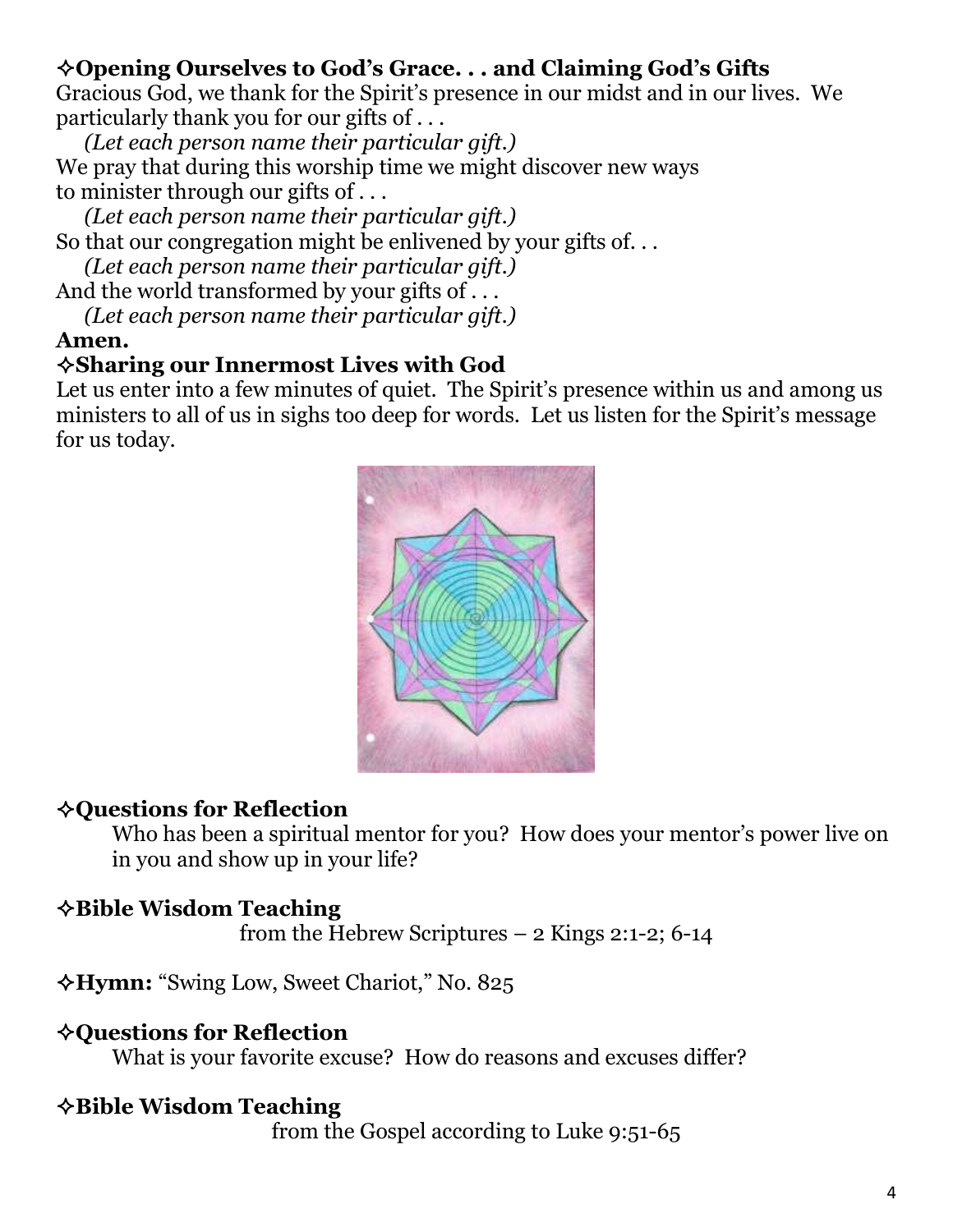#### **Message**

#### **"But First ..."**

Rev. Zo Trembley

One: May the words of my mouth,

**All: And the meditations of our hearts be acceptable in your sight, our Rock and our Redeemer. Amen.**

**Time for Personal Reflection**

**Sharing Our Wisdom**



**Affirming Our Faith with Intention** *- from the New Zealand Prayer Book* **You, O God, are supreme and holy. You create our world and give us life. Your purpose overarches everything we do. You have always been with us. You are our God.**

**You, O God are infinitely generous, good beyond all measure. You came to us before we came to you.**

**You have revealed and proved your love for us in Jesus Christ, who lived and died and rose again. You are with us now. You are our God.**

**You, O God, are Holy Spirit. You empower us to be your gospel in the world. You reconcile and heal; you overcome death. You are our God. We worship you.**